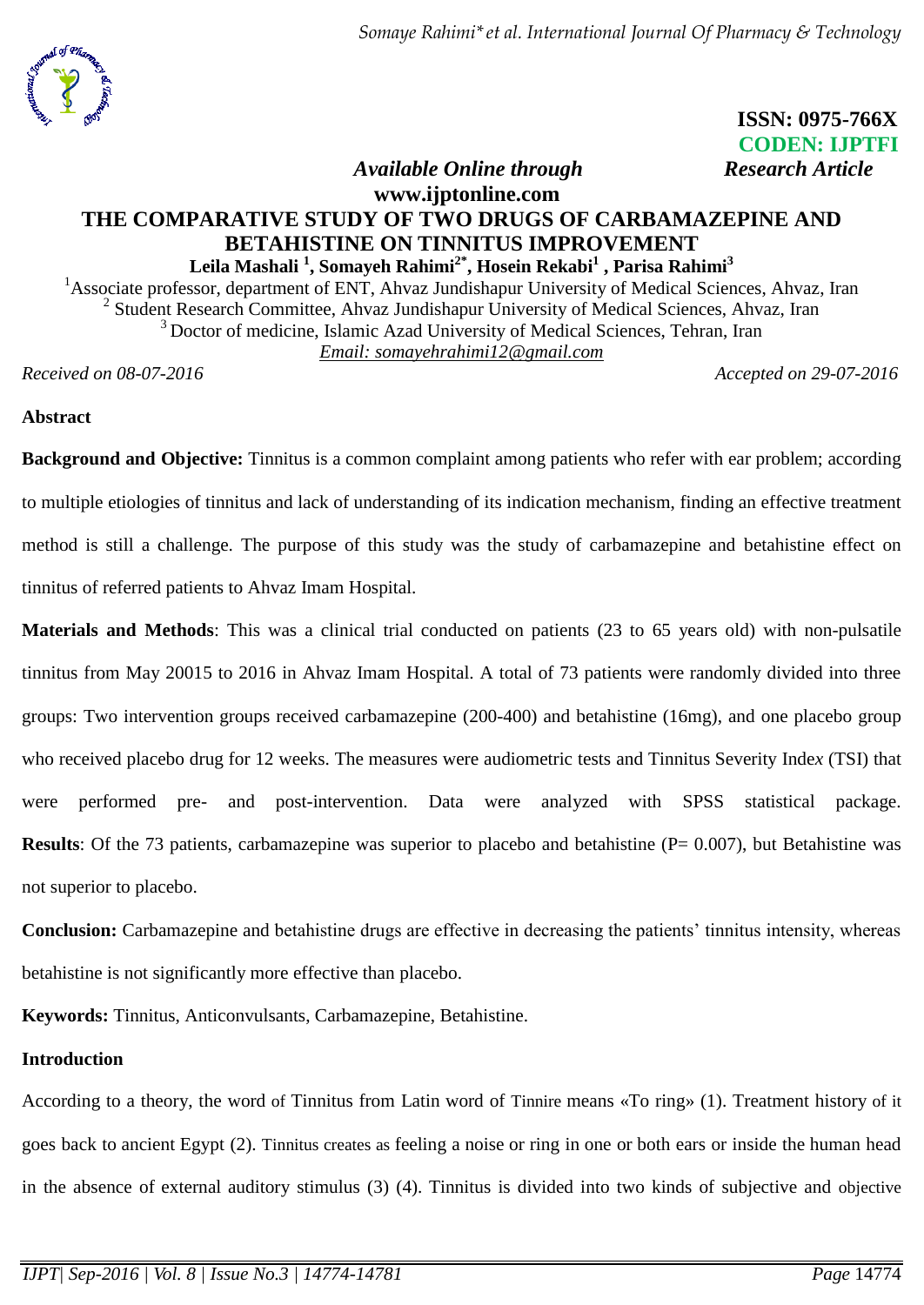tinnitus. In type of objective, except patient, the examiner also hears the tinnitus but in type of objective, tinnitus has been heard only by patient. Tinnitus prevalence in the general population is about 17% (5-8).

Epidemiological studies have shown that tinnitus is a very common phenomenon that people of all ages will experience it (9-12). Permanent tinnitus and galling is observed in 6-30% of community members and in 25% of these individuals (About 4% of the population) is so severe that is affected on their quality of life (13, 14). It causes insomnia, disorder in concentration, Job and mental health problems and has heavy social and economic burden (15). Based on a theory which assumes the tinnitus as a type of seizure activity (seizure type) in cortical and sub-cortical areas of the brain that leads to perceive an impaired or improper hearing, the use of antiepileptic drugs was common for reduction of patients' tinnitus (16-19). In this double-blind and placebo-controlled study, the effects of carbamazepine and betahistine have been investigated. These two drugs are analogue of histamine with fewer potential complications for reduction or emancipation of patients from annoying tinnitus of patients.

#### **Materials and Methods**

Proposal of research was approved in Ear Nose Throat Research Center of Medical Sciences University of Ahvaz and was confirmed in research assistance of University Ethics Committee. This clinical trial was conducted from August 2015-2016 in Imam Khomeini hospital of Ahvaz. The study was done on patients 21 to 65 years with chronic tinnitus. Inclusion criteria of patients include: 1- Experience tinnitus for more than 6 months 2- The presence of nonpulsatile tinnitus among the individuals aged 21 to 65 years old. Exclusion criteria of patients include: 1- The presence of pulsating tinnitus 2- The presence of meniere's disease 3- Neuroma and vestibular 4- Otosclerosis 5- Patients who use a hearing aid 6- Gestation 7- Mental illness that has been required to treatment 8- In case of intolerance of the dose minimum of medications (carbamazepine) or history of hypersensitivity to mentioned drugs 9- Treatment with antiepileptic drugs 10- OCP consumers and the drugs that with carbamazepine have drug Interference and their use is mandatory for patients. 11- Patients with severe heart disease 12- (IHD-CHF the incidence of drug allergies with severe drug reactions during treatment. The referred patients initially were full evaluated by an ear, throat and nose specialist to any underlying disease associated with tinnitus be identified and discarded. This examination included a detailed clinical examination, examination of the external ear and tympanic, temporomandibular joint assessment and cranial nerve examination. Before treatment, required laboratory tests (CBC), LFT= Liver function tests, Na= sodium, FBS, Cr, Bun was requested for patients. Then for above patients were done audiometry tests. Audiometry tests include tympanometery, SDS, ART, PTA. Then, tinnitus Severity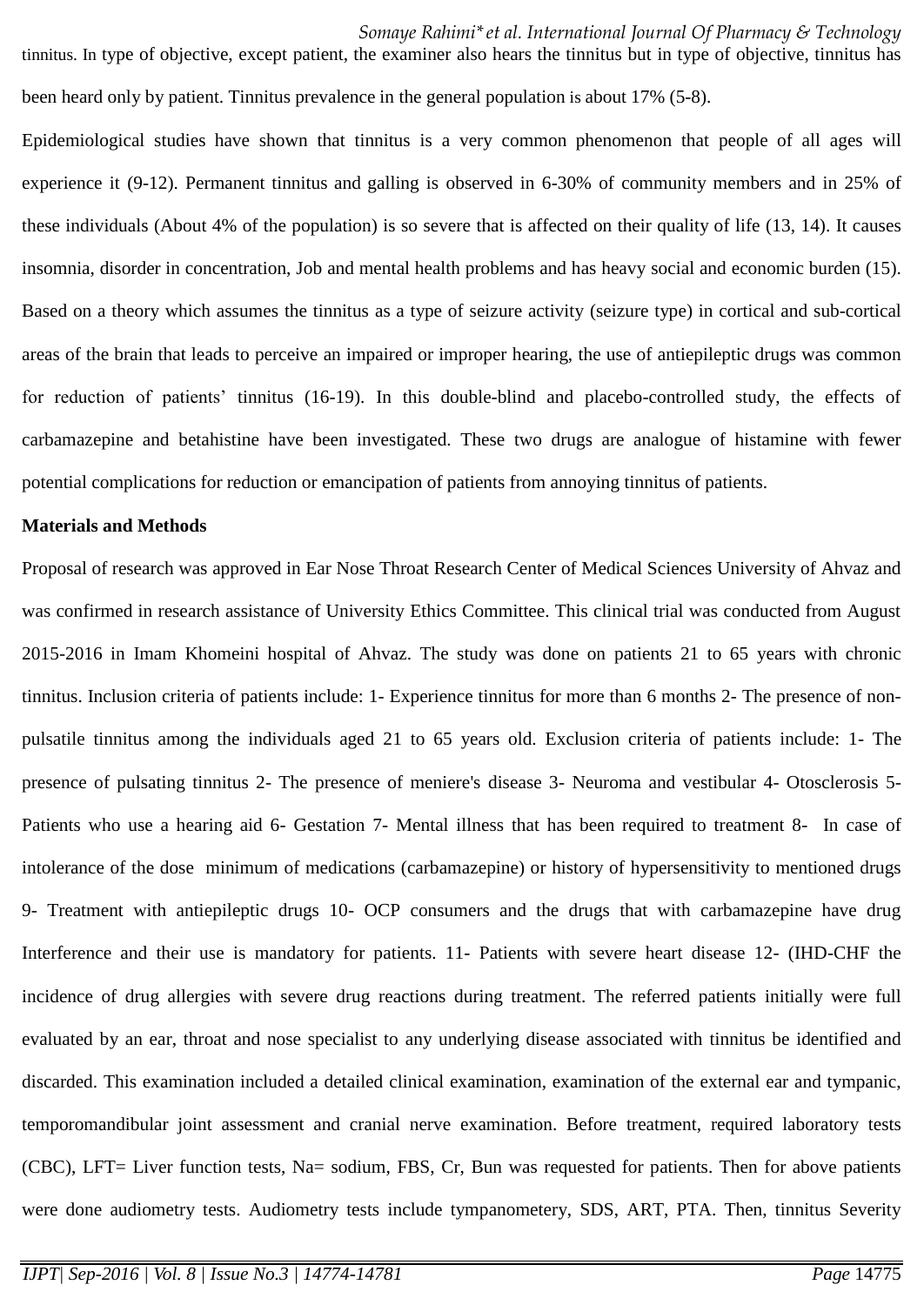index questionnaire were completed for patients. Moreover, there are other questionnaires to assess the severity of tinnitus. Despite all these questionnaires, the tinnitus severity index (TSI) enjoys its briefing and in terms of application and scoring is easier. 2) Various stages of clinical trial were described for patients and after obtaining written consent were divided into three categories and were randomly placed in three groups in terms of sex, age, and tinnitus severity. A category carbamazepine (A), a category betahistine (B), and a placebo (C) were received. Patients with mentioned treatment were treated for 12 weeks; Treatment was began with low doses and reached to the main dose within two weeks (Which of course it is low dose than neurological treatment). All patients at the beginning of treatment and third week after the start of treatment with necessary tests were evaluated and studied in potential complications prescribed drugs which if creation of potential complications that do not be able to continue the research project, be excluded from the study.

Patients were also informed, in case of fever, sore throat, skin rash, unusual bruising and bleeding, immediately visit a doctor of plan in the hospital. Category of carbamazepine (A): During the first week of start with 200 mg in night and then, in second week was rose to dose 200 mg twice a day and by the end of the period of 12 weeks was continued with 400 mg per day. Data were recorded according to patients' response to the TSI questionnaire and audiometry tests (severity of tinnitus); also demographic information and initial examination of patients were registered in the questionnaire that is attachment. Category of betahistine (B), two tablets 8mg daily were given to referred patients for three months; category (C) of control group was prescribed drug with the way of same consumption with previous groups. After the week 12, the patients were treated as Tapering within 2 weeks and TSI questionnaire was completed for all participated patients in the plan. *(TSI) questionnaire* includes 12 questions about the effects of tinnitus on focus, sleep and daily activities of patients that any questions have from 3 to 5 points (From one equivalent of never, to five equivalent of always) and maximum 56 points can belong to it. For data analysis was used to compare the tinnitus severity based on TSI before and after the consumption of drugs to separation of measured times from chi-square and unilateral variance analysis and separation test of LSD and then, results obtained were analyzed using SPSS16 software.

### **Results**

From 3 people of participant in the project, 24 people were placed in the carbamazepine group and 25 patients in betahistine group and 24 patients in the placebo group, which to compare sex and age distribution in three investigated groups was used from chi-square test that as a result, it was P=0/99 and was not observed a significant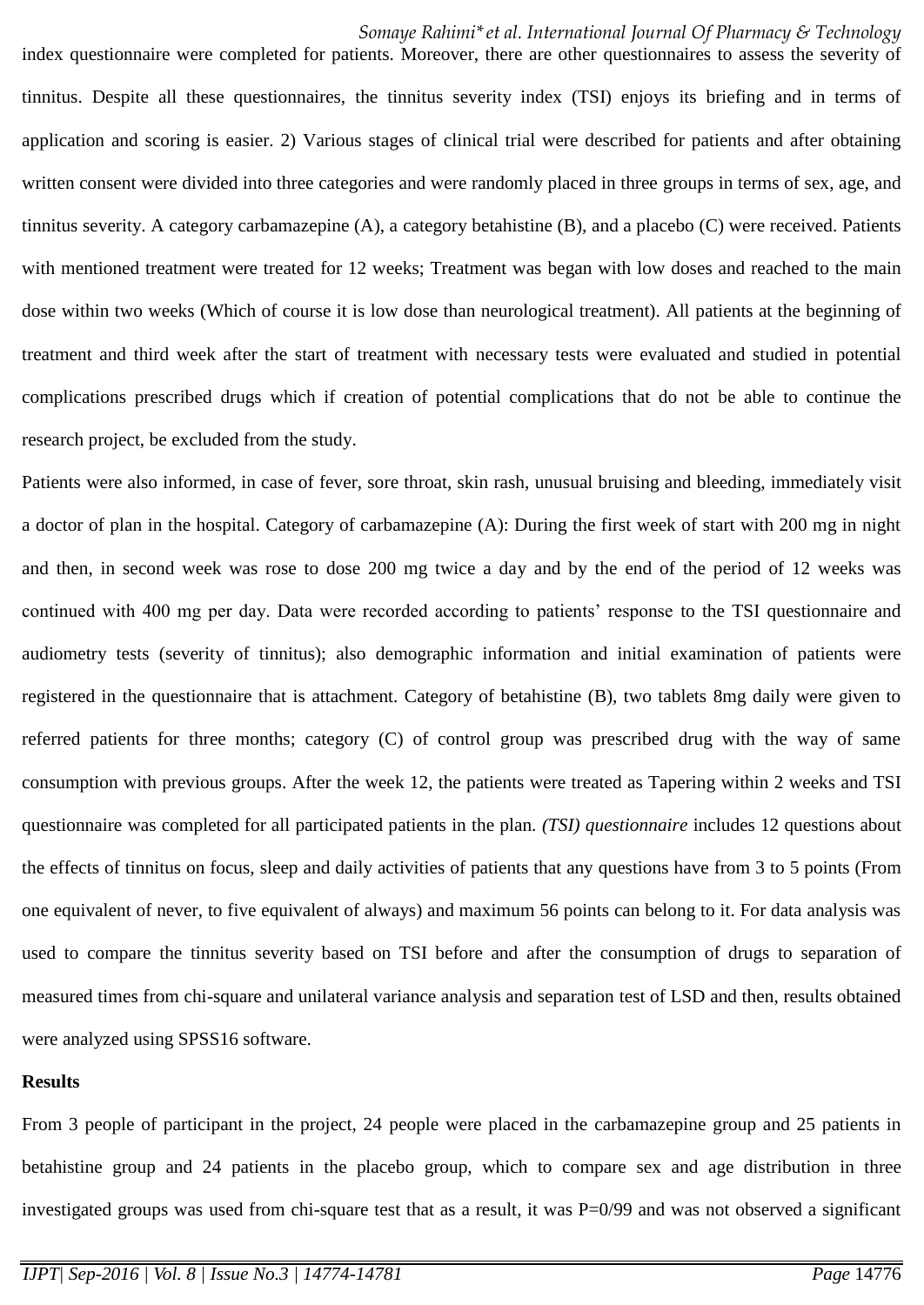difference and three groups were same in term of sex and age. In each treatment group of carbamazepine and betahistine was not observed a change in profile of blood sodium serum and liver function tests in the third week after treatment to before treatment. The average TSI scores in the three groups were respectively 26.41  $\pm$  7.05, 32.54  $\pm$ 7.7, and  $32.52 \pm 8.08$ . The pre and post intervention mean scores of TSI showed a significant difference. The oneway analysis of variance was used for comparison of averaged changes in three groups (Table 1).

**Table-1. Demographic data of the three groups of the study.**

| group              | Mean   | N  | Std.<br>Deviation |
|--------------------|--------|----|-------------------|
| Carbamazepine      | 3.04   | 24 | 2.49              |
| <b>Betahistine</b> | 1.70   | 24 | 1.73              |
| Placebo            | 1.6800 | 25 | 2.09603           |
| Total              | 2.1370 | 73 | 2.19415           |

For groups that differed their mean was used from LSD test which there was a significant difference between the receiving group of carbamazepine compared with receiving group of betahistine and placebo with  $p_{\text{valu}}=0/007$ . But there was not a significant difference between the receiving group of betahistine and placebo with  $p_{\text{value}}=0/99$ .

#### **Discussion**

In many studies, antiepileptic drugs has been considered such as carbamazepine and gabapentin for reduction of tinnitus which is in the most recent conducted meta-analysis and systemic reviews has a significant impact, especially against the not seen possible complications and risks and also implementation of more studies and with higher quality need in this survey and using new drugs less lateral complications. In this study, the effect of betahistine less lateral complications has been considered in reduction of tinnitus to carbamazepine or placebo. In this study, patients with non-pulsatile tinnitus for 12 weeks at two different times of before and after 12 weeks were investigated with TSI test. In this study, carbamazepine was significantly decreased the tinnitus severity based on TSI with p=0/007 which the effect of this case in reduction of tinnitus was significant in term of statistics. Also, there was a significant differences between the receiving group of carbamazepine compared with receiving group of betahistine and placebo with P=0.007 but there was not a significant differences in receiving group of betahistine and placebo with P=0.99. Gerami et al. study that was conducted in 2012 showed that from of 57 patients (23 to 65 years) with non-pulsatile tinnitus, with carbamazepine (mg 300-600), versus oxcarbazepine (900-450mg) and placebo were cured for 12 weeks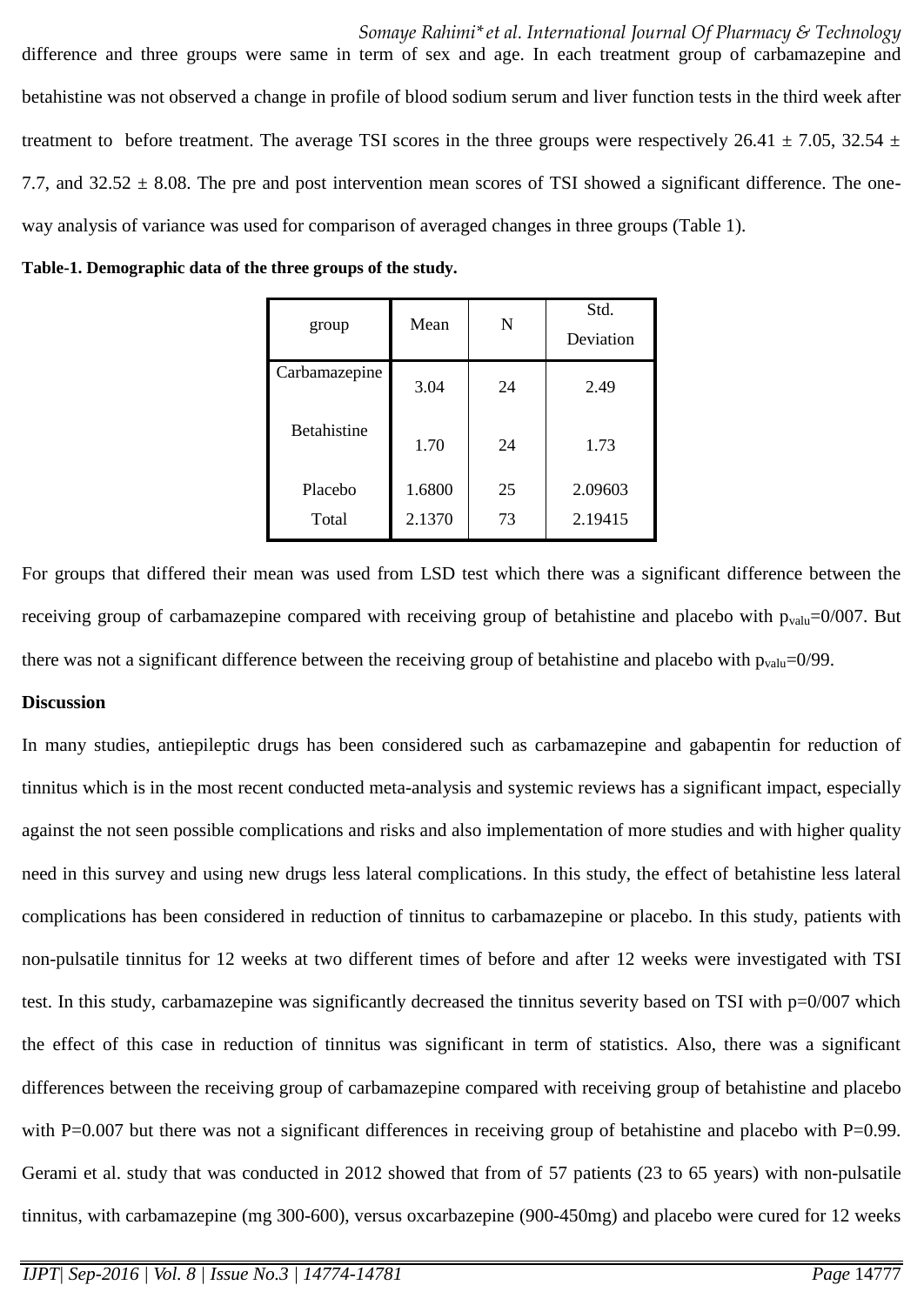*Somaye Rahimi\*et al. International Journal Of Pharmacy & Technology*

audiometry test and complete the test TSI (Tinnitus Severity Index) then, VAS and TSI questionnaires was completed for patients at the end of week 8 and 12. Of 51 patients that completed the treatment period (28 males and 23 females), carbamazepine versus oxcarbazepine and placebo decreased tinnitus severity based on VAS respectively 56.2%, 46.2% and 38.5 of patients. Reduction of tinnitus severity based on TSI in the three mentioned groups was respectively 61.1% and 58.8%, and 50%. In the comparison between studied groups, carbamazepine and oxcarbazepine had not superiority to placebo in reduction of patients' tinnitus based on VAS and TSI (20).

in three separate groups, in the beginning of the study were acquired the physical examination and laboratory tests,

Donaldson (1981) showed that treatment with carbamazepine 200 mg twice a day for 2 months has had the positive effect to rate of 45% reduction, in tinnitus compared with 21% in the placebo group. In 1998, Hulshof showed that treatment with carbamazepine 150 mg in three times a day for one month had not a positive effect in the treatment, so that 8% vs. 13% have been the result of this study at the placebo group (21). That less time was used in this study but in present study the dose rate of drug was increased to 400mg until the end of week 12. That compared with studied groups, carbamazepine had superiority to betahistine and placebo group with  $p = 0/007$  which in term of statistics was significant (21). In a study by Genece et al. (2011) in Brazil, they showed that 35% (80.262) of patients who have been treated with betahistine, improved their tinnitus and compared with control group 17.1 (33/252), the results showed that betahistine with P <0.0001 with 8 mg dose daily for 120 consecutive days has been remarkable in improvement patients' tinnitus. As a result, betahistine have been useful in reduction or removal of patients' tinnitus with vestibular diseases (22). In present study, betahistine had not superiority to the placebo group and statistically was not significant with  $p = 0/99$ . In a study that was conducted in 2010 by Elgoyhen et al. in Argentina, recovery percent of patients' tinnitus with carbamazepine have been salient (19). In a study in 2009 conducted Salvia et al. in America showed that, carbamazepine has had a significant recovery in the number of patients who with tinnitus (23). In a study in 2009 that was performed by Julianne savage et al. on 48 patients with tinnitus for 30 days. In a group of 24 persons received carbamazepine with dose of 150 mg three times a day that result was 2/24 (8%) that compared with placebo group  $3/24$  (13%), the recovery rate has not been impressive with carbamazepine (24). In a study in 2008 that was conducted by zheng et al. in New Zealand, carbamazepine effect on tinnitus was investigated, in this study by salicylate injection created the tinnitus in Rat and then the effects of carbamazepine in the treatment and reduction of tinnitus were studied in the mice; results showed that consumption of 15 ml/kg of carbamazepine in mice has had significant impact in decrease of tinnitus in these (25). A study by Tanit et al. (1999), the drug of local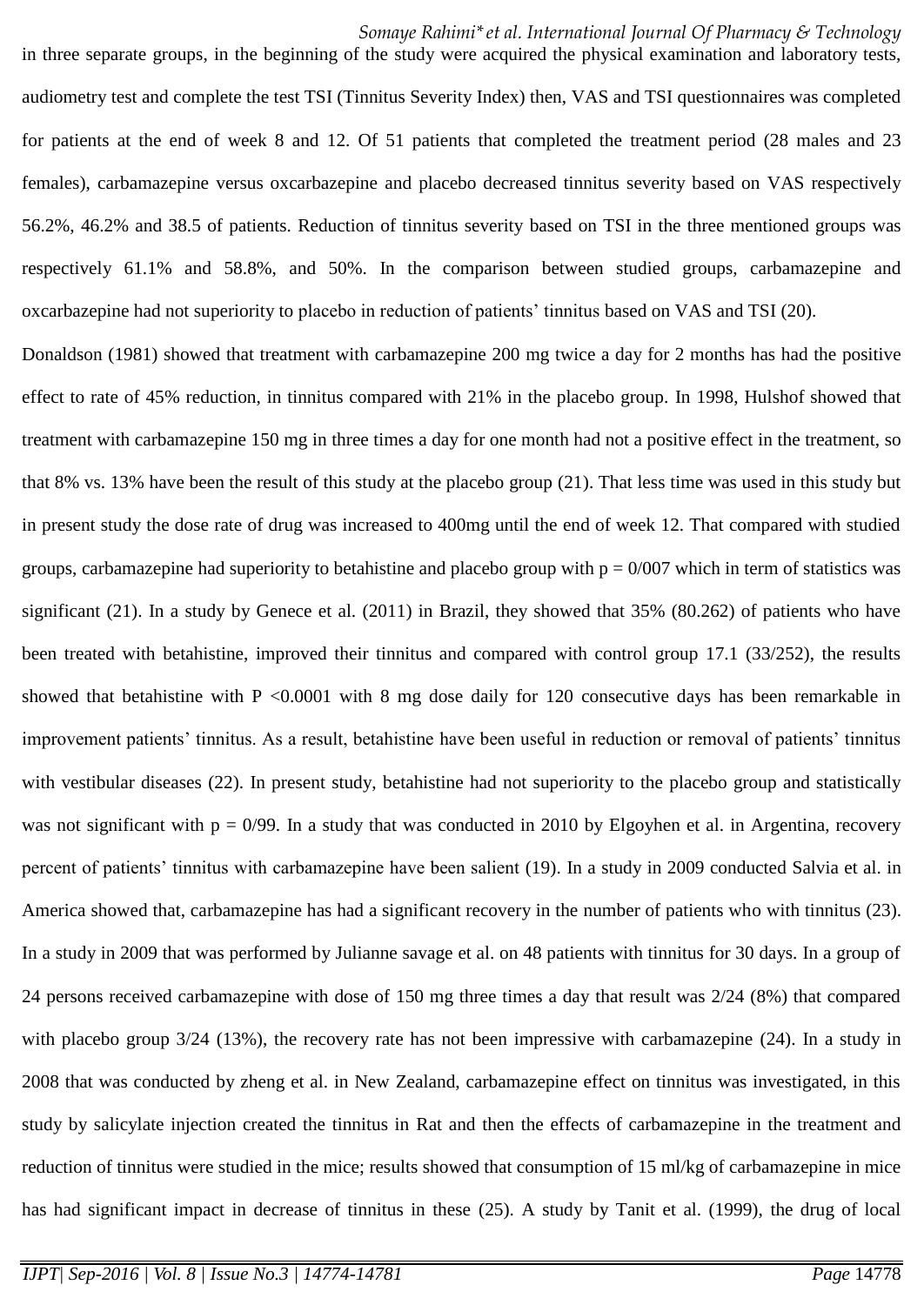#### *Somaye Rahimi\*et al. International Journal Of Pharmacy & Technology*

anesthetic lidocaine effects on the membrane of cochlear hair cells and nerve fibers; IV lidocaine effect is transient but many oral anticonvulsant drugs such as carbamazepine were investigated in many studies. In this study, 50 patients were evaluated who had consisted of 28 women and 23 men with age mean of 50.9 that lidocaine and carbamazepine effect were examined in reduction of tinnitus on them. Lidocaine chloride 2% for injection was used within 2 minutes and oral carbamazepine for increasing dose was given to them from 50 to 600 mg per day, the results showed that 18% of patients was resolved their tinnitus, 32% have greatly diminished, 26% low, 32% not changed and 2% of patients got worse. In total, 50% of those who received carbamazepine, their tinnitus were better  $P = 0.0034$  and 76% lidocaine was effective in reduction of patients' tinnitus especially in people who have had bilateral tinnitus P <0.001. The result showed that IV lidocaine and carbamazepine have had a similar effect in decrease of tinnitus, so carbamazepine can be used in improvement of tinnitus of individuals who would improve their tinnitus after lidocaine test for long-acting (26).

In a study by Alex et al (2013), the effect of piracetam and carbamazepine was compared in treatment of tinnitus; piracetam with p <0.001 had significant reduction in decrease of patients' tinnitus compared with carbamazepine; carbamazepine also caused the patients' tinnitus, but its effect was not significant (27).

#### **Conclusion**

Our findings showed that carbamazepine drug compared with betahistine and placebo drugs had a significant impact in reducing tinnitus of patients but betahistine have not had superiority to placebo. It is recommended to get a better result, first: The mentioned study be done in wider level with number of more participants in each group and with increasing dose of carbamazepine and betahistine drugs, second: Classification of tinnitus based on its associated diseases such as mental disorders, presbycusis, damage caused by acoustic trauma and underlying medical and the study of drugs impact in these subgroups can be considered more precise strategies for evaluating a therapeutic method, including drug or non-drug methods. In addition, it seems that finding of new approaches of tinnitus control in the future required research and promotion of medical treatments of Neuroscience and effective of course is dependent to understand the changes of neurotransmitters and their receptors and until these mechanisms are not well understood in how of perception of tinnitus, designing of a precise therapeutic method will fail.

#### **References**

1. Kreuzer PM, Vielsmeier V, Langguth B. Chronic tinnitus: an interdisciplinary challenge. Dtsch Arztebl Int. 2013;110(16):278-84.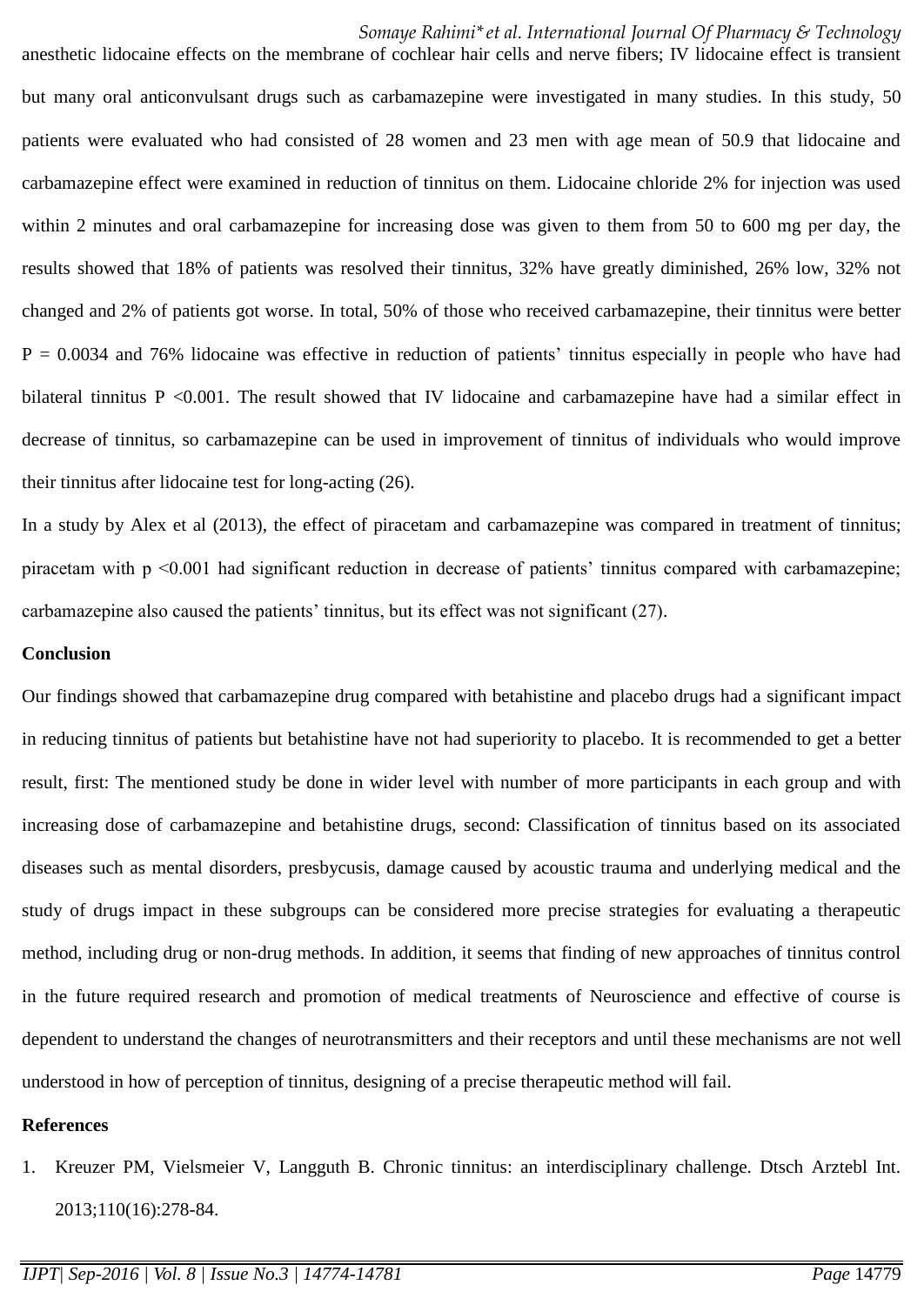- *Somaye Rahimi\*et al. International Journal Of Pharmacy & Technology* 2. Jastreboff PJ. Tinnitus retraining therapy. Textbook of tinnitus: Springer; 2011. p. 575-96.
- 3. Blauert J. Spatial hearing: the psychophysics of human sound localization: MIT press; 1997.
- 4. Seyed Hamzeh Hoseini RPM, Fatemeh Sheikh Monesi, Seyed Ali Akbar Hoseini Nasab. The study of relationship between depression and anxiety with tinnitus. Journal of Mazandaran Medical Sciences 2008;Seventeenth period(62):63-8.
- 5. Kalcioglu MT, Bayindir T, Erdem T, Ozturan O. Objective evaluation of the effects of intravenous lidocaine on tinnitus. Hearing Research. 2005;199(1):81-8.
- 6. Holmes S, Padgham ND. ''Ringing in the Ears'': Narrative Review of Tinnitus and Its Impact. Biological research for nursing. 2011;13(1):97-108.
- 7. Han BI, Lee HW, Kim TY, Lim JS, Shin KS. Tinnitus: characteristics, causes, mechanisms, and treatments. Journal of Clinical Neurology. 2009;5(1):11-9.
- 8. Møller AR. Tinnitus: presence and future. Progress in brain research. 2007;166:3-16.
- 9. Nondahl DM, Cruickshanks KJ, Wiley TL, Klein R, Klein BE, Tweed TS. Prevalence and 5-year incidence of tinnitus among older adults: the epidemiology of hearing loss study. Journal of the American Academy of Audiology. 2002;13(6):323-31.
- 10. Coles R. Epidemiology of tinnitus:(1) prevalence. The Journal of Laryngology & Otology. 1984;98(S9):7-15.
- 11. Heller AJ. Classification and epidemiology of tinnitus. Otolaryngologic Clinics of North America. 2003;36(2):239-48.
- 12. McCombe A, Baguley D, Coles R, McKenna L, McKinney C, Windle‐ Taylor P. Guidelines for the grading of tinnitus severity: the results of a working group commissioned by the British Association of Otolaryngologists, Head and Neck Surgeons, 1999. Clinical Otolaryngology & Allied Sciences. 2001;26(5):388-93.
- 13. Shaley TL NR. Tinnitus : Present and future. Otolaryngol Head Neck Surg. 2001(9):323-8.
- 14. Lockwood AH, Salvi RJ, Burkard RF. Tinnitus. New England Journal of Medicine. 2002;347(12):904-10.
- 15. Dobie RA. A review of randomized clinical trials in tinnitus. The Laryngoscope. 1999;109(8):1202-11.
- 16. Simpson JJ, Davies WE. Recent advances in the pharmacological treatment of tinnitus. Trends in pharmacological sciences. 1999;20(1):12-8.
- 17. Shulman A, Goldstein B. Subjective idiopathic tinnitus and palliative care: a plan for diagnosis and treatment. Otolaryngologic Clinics of North America. 2009;42(1):15-37.